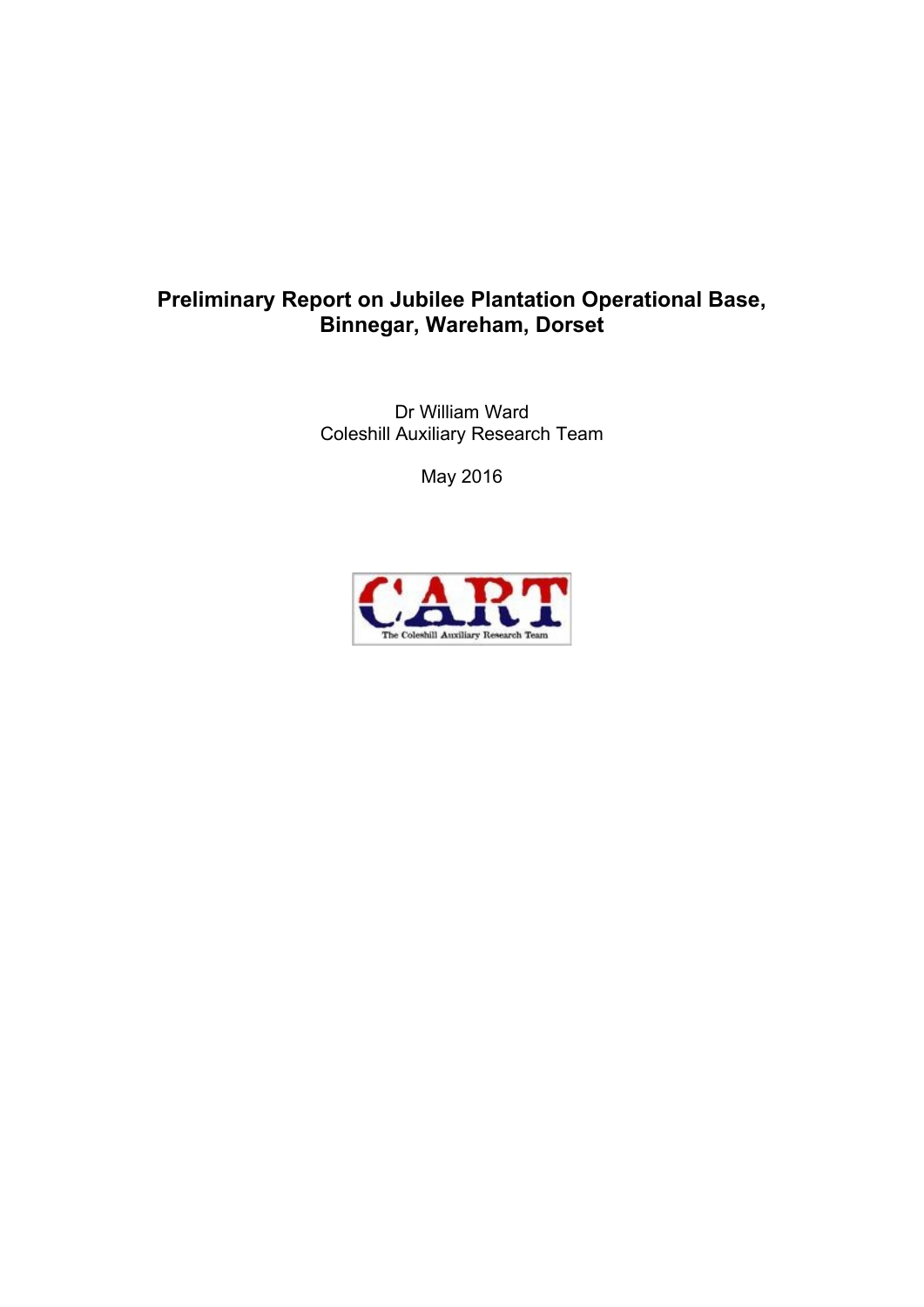#### **Introduction**

Coleshill Auxiliary Research Team (CART) was contacted to provide specialist knowledge in relation to an Auxiliary Units Operational Base in Jubilee Plantation, a small wood north of Binnegar Hall, near Wareham in Dorset. The site is planned to be destroyed by quarrying activity, due to take place over the next few years. This site came to light after the initial Heritage Assessment was completed. CART was asked to provide additional input because of the relative rarity of Auxiliary Units sites. This report was based on a brief initial site visit on  $18<sup>th</sup>$  April.

## **Auxiliary Units**

Auxiliary Units (often shortened to Aux Units) were formed in July 1940 as a branch of Military Intelligence. Their purpose was to be a pre-existing sabotage organisation, designed to operate behind the German front line following the imminently expected invasion of Great Britain. It consisted of a small regular army staff with a much larger number of hand-picked civilian volunteers serving nominally as members of the Home Guard. There was a central training Headquarters at Coleshill, near Swindon. Each area (usually a county) had its own Intelligence Officer, a captain who commanded a small training and administrative staff, together with one or two Scout Sections consisting of a dozen Regular troops under a Lieutenant who had a training role, but also an operational one. There were then 20-40 Home Guard patrols, each typically of 5-7 men, often largely from a farming or other rural background. Members of the patrol were trained in sabotage, including explosives, unarmed combat, silent movement and assassination. Patrols were each provided with an underground Operational Base (OB). The entrance and exit of the OB were disguised to make them difficult to locate. Each OB was equipped with ammunition, explosive stores and rations sufficient for two weeks operation, the estimated life expectancy for the unit. Aux Units remained in being until November 1944, being stood down at the same time as the main Home Guard.<sup>1</sup>

### **Jubilee Plantation**

This is oak woodland, heavily overgrown with rhododendron. It is believed to have been planted around 1900 based on its appearance on OS mapping between 1899 and 1902<sup>2</sup>,<sup>3</sup>. There is no definitive evidence of felling having taken place, though possibly individual trees may have been removed in the distant past. Aerial photography between 1947 and 2011 shows mature woodland with little change in character $^4$ . Though the largest trees are no more than 40cm at chest height<sup>5</sup>, it is likely that these are trees over 100 years old with restricted growth consistent with known effects of poor soil and dense planting <sup>6</sup>. The plantation was created with regular criss-cross rides visible on both maps and aerial photos. The northern edge of the wood includes Battery Bank, a historic earthwork and scheduled monument<sup>7</sup>.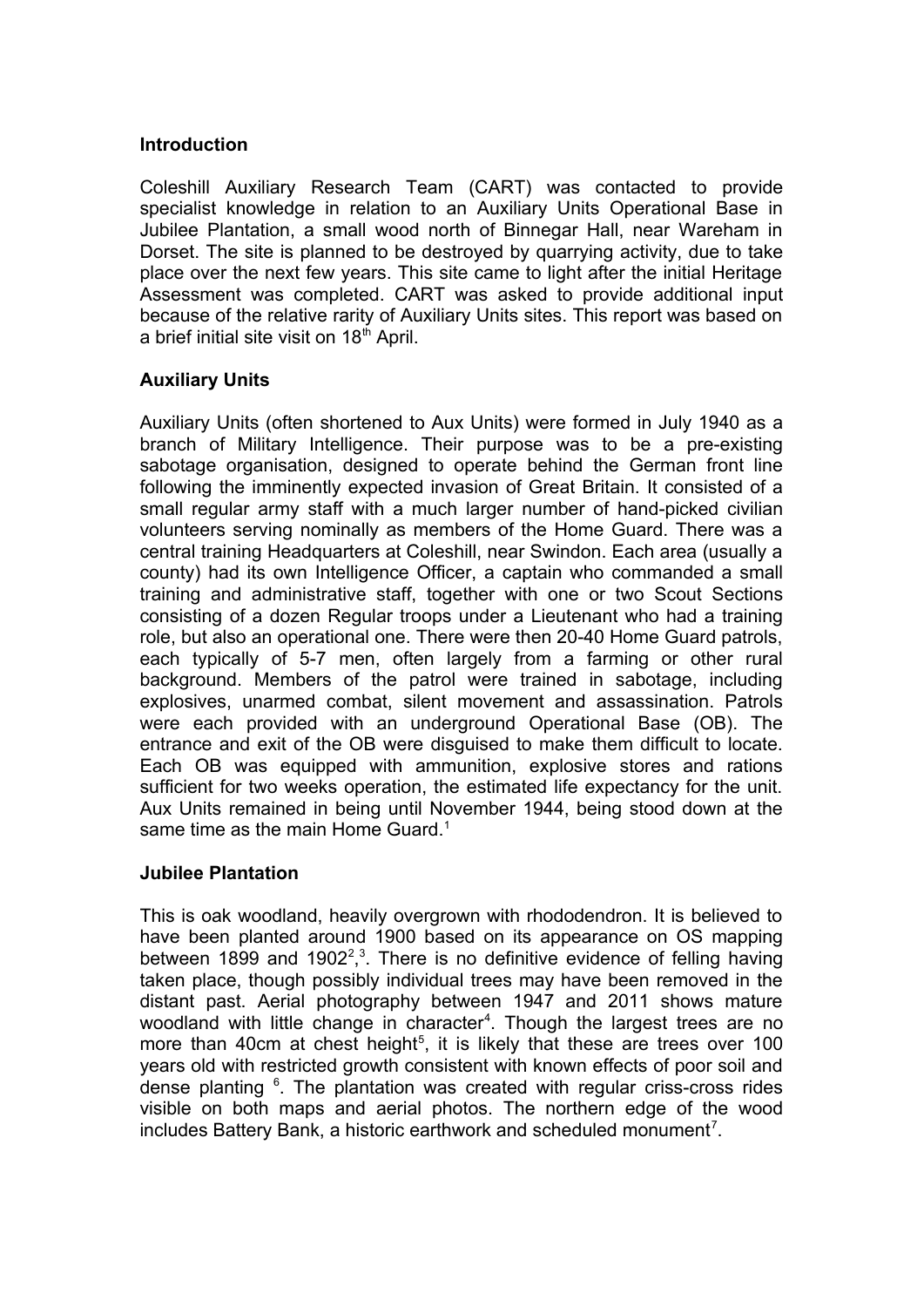## **The Operational Base**

#### **Description**

The remains consist of a partly collapsed square shaft at one end, with an adjoining partial end wall attached to a collapsed 30 foot main chamber, an intact angled tunnel joining the other intact end wall and a second square shaft. The remains are thought to be orientated roughly east-west.

Photo 1: The west access shaft is 3 feet square and is built from breeze blocks. These are 9 inch deep x 18 inch long concrete blocks which have two vertical square lightening holes. There are used throughout the site. The shaft has partially collapsed with a number of the upper blocks missing or spread elsewhere on the site. The wall on the OB side of the shaft is completely collapsed. The shaft appears to open directly into the main chamber through a centrally placed doorway. The shaft is filled with soil and leaf litter until approximately 1m from the surface.

Photo 2: The main chamber is collapsed throughout its full length. At each end a breeze block wall remains, apparently largely intact. The chamber itself is an "elephant shelter", a corrugated iron curved roof structure, similar to a Nissen hut only using thicker iron sheet. The line of attachment of the roof can be seen on the end walls, although it has separated as a result of corrosion. Although the centre section cannot be seen, based on the survival of the visible end sections, it is likely that it survives in a corroded condition beneath the soil in the centre of the OB. The east end breeze block wall survives in good condition with a central doorway. A single glazed earthenware pipe can be seen set in the upper side of the southerly half of the wall. Two glazed earthenware pipes are set midway along the northerly bank of the collapsed main chamber just below ground level at an angle of approximately 60 degrees to its main axis.

Photo 3: The doorway leads from the main chamber into a short tunnel, set at an angle to the alignment of the main chamber. This is also built from breeze blocks with a concrete roof and is approximately 0.9m (3 feet) wide and 1.8 m (6 feet long). The tunnel roof is at the height of the doorway and thus is lower than the main chamber roof height. This tunnel is filled with soil and leaf litter to within approximately 0.5m of the roof.

Photo 4: The tunnel leads into the easterly access shaft. This is also 0.9m (3 feet) square and built from hollow concrete breeze blocks. It is in better condition than the west shaft although the top row of blocks is largely missing. It is also partially filled with soil and leaf litter.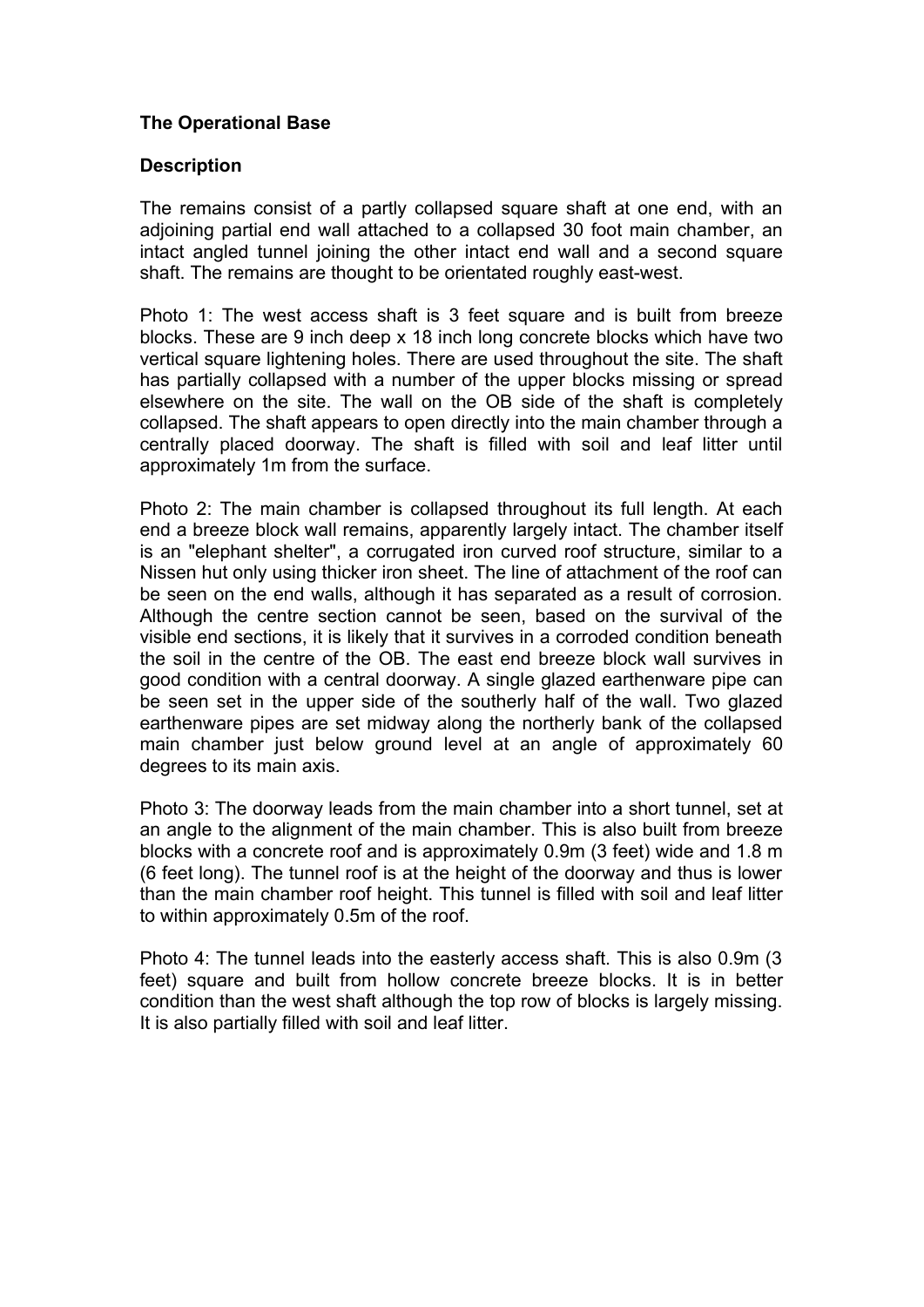

Photo 1: The remains of the easterly access shaft at centre with the main chamber to the left



Photo 2: View from within the main chamber area. To the left of the central tree are loose hollow concrete blocks. To the right can be seen the curved tops of two glazed earthenware pipes that formed part of the ventilation system.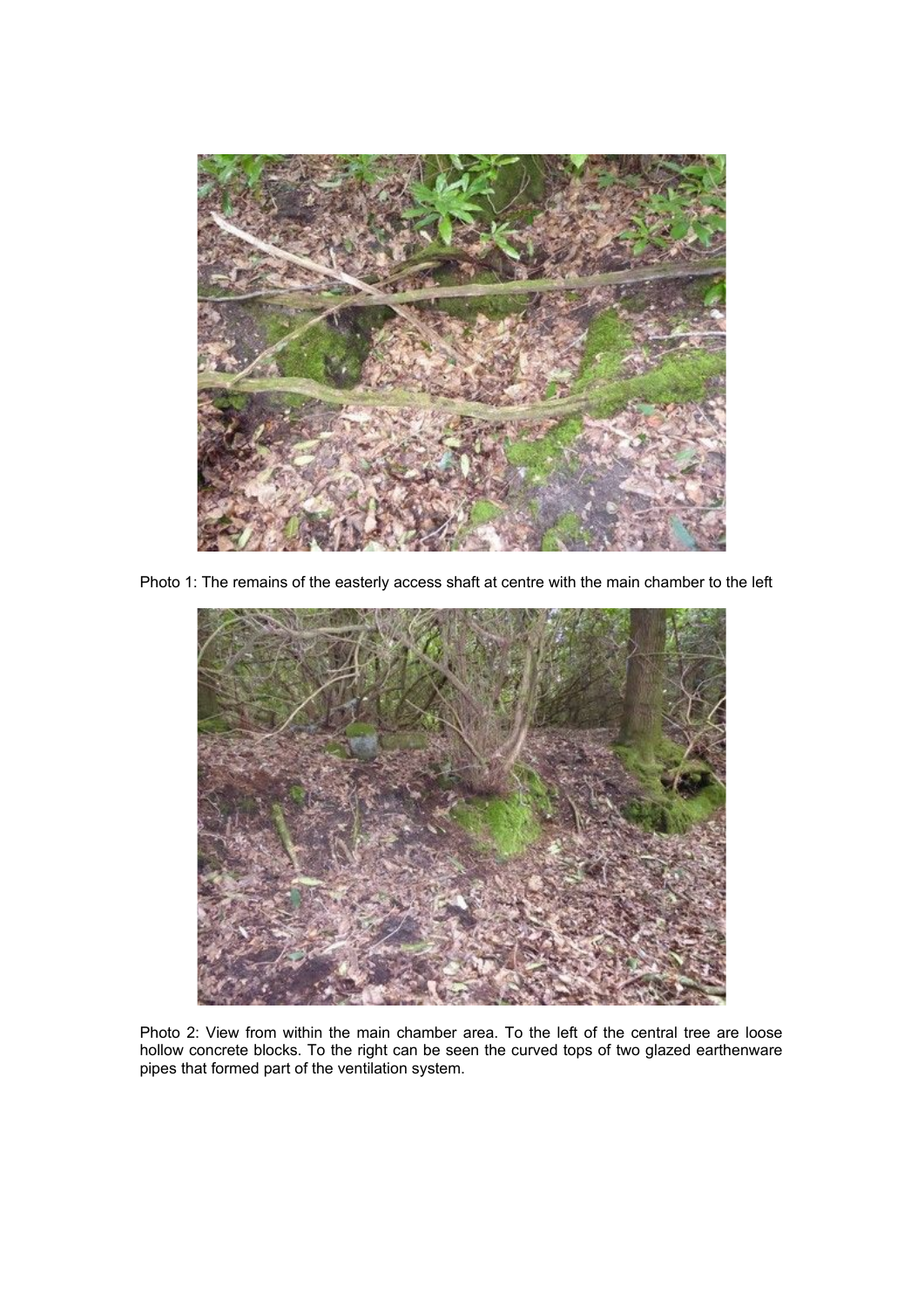

Photo 3: The diagonal tunnel seen from the main chamber



Photo 4: The westerly shaft with the tunnel entrance to the right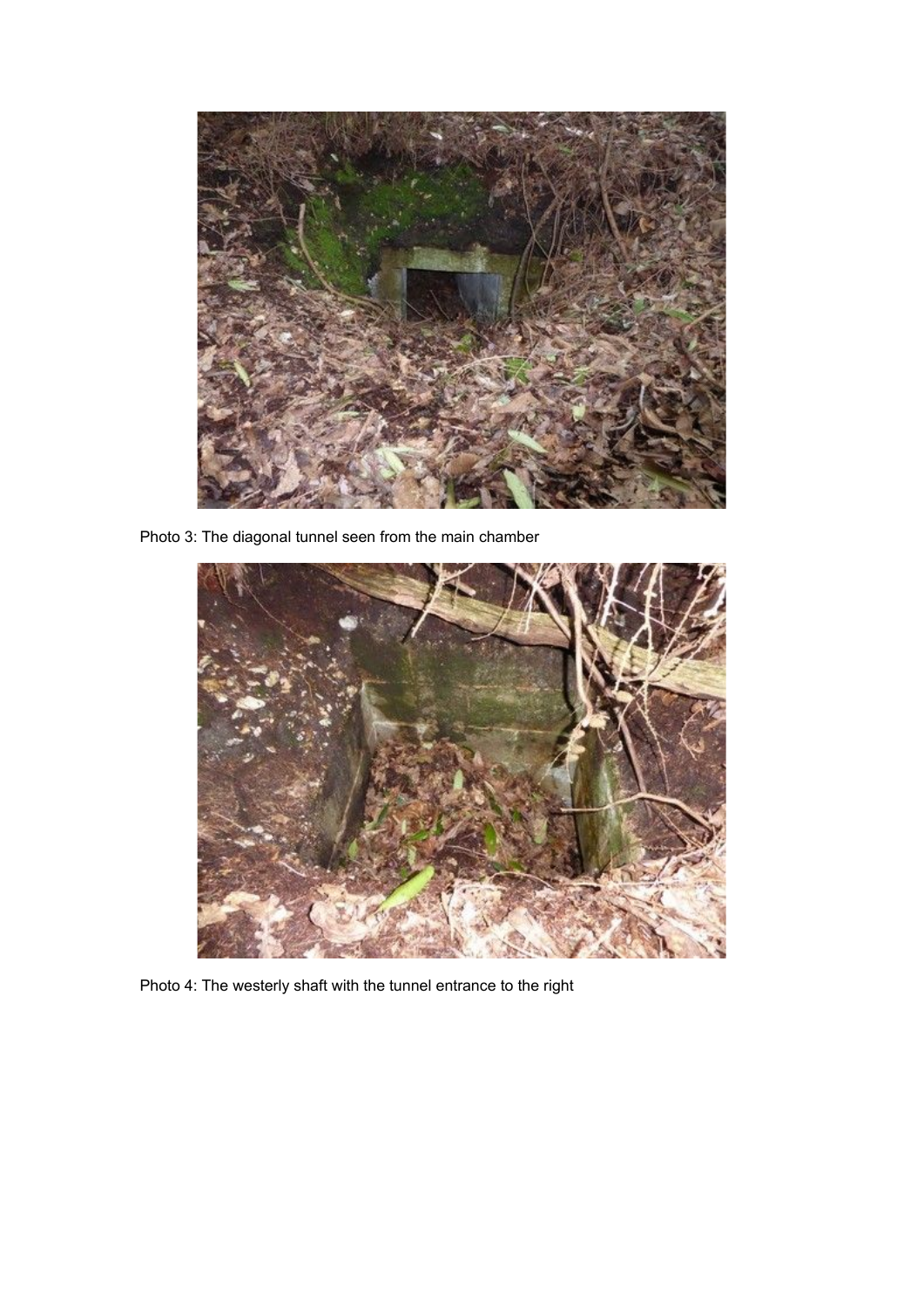

Figure 1: The standard plan for an OB provided to Royal Engineer Tunnelling Companies responsible for the construction of Aux Units OBs. (National Archives WO199/1915)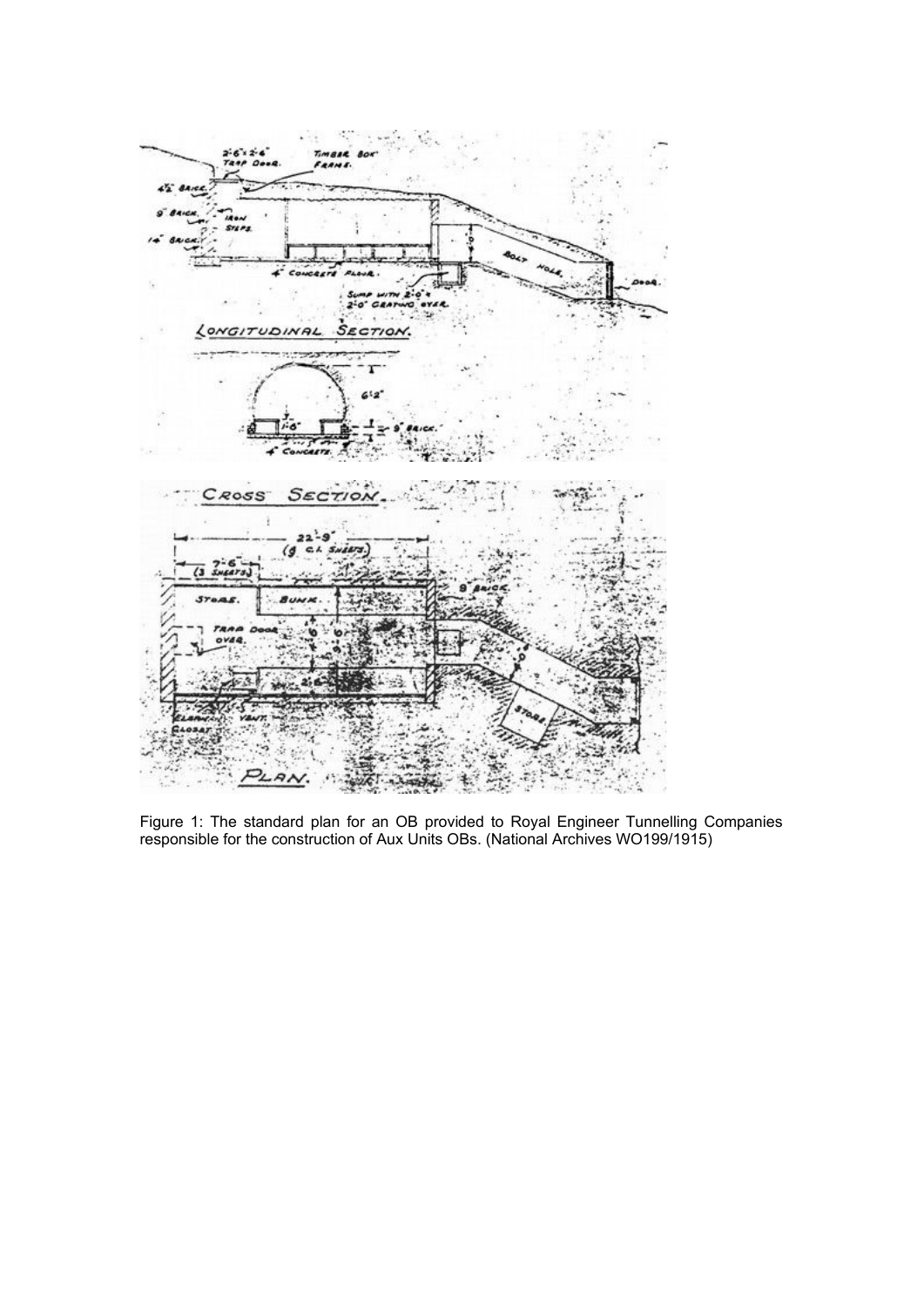VERTICAL LIFT O.B. DOOR



concealed hatch and counterweighted lifting mechanism. This plan was provided to men who attended a training course at Coleshill House. The demonstration model for this mechanism was excavated at Coleshill House.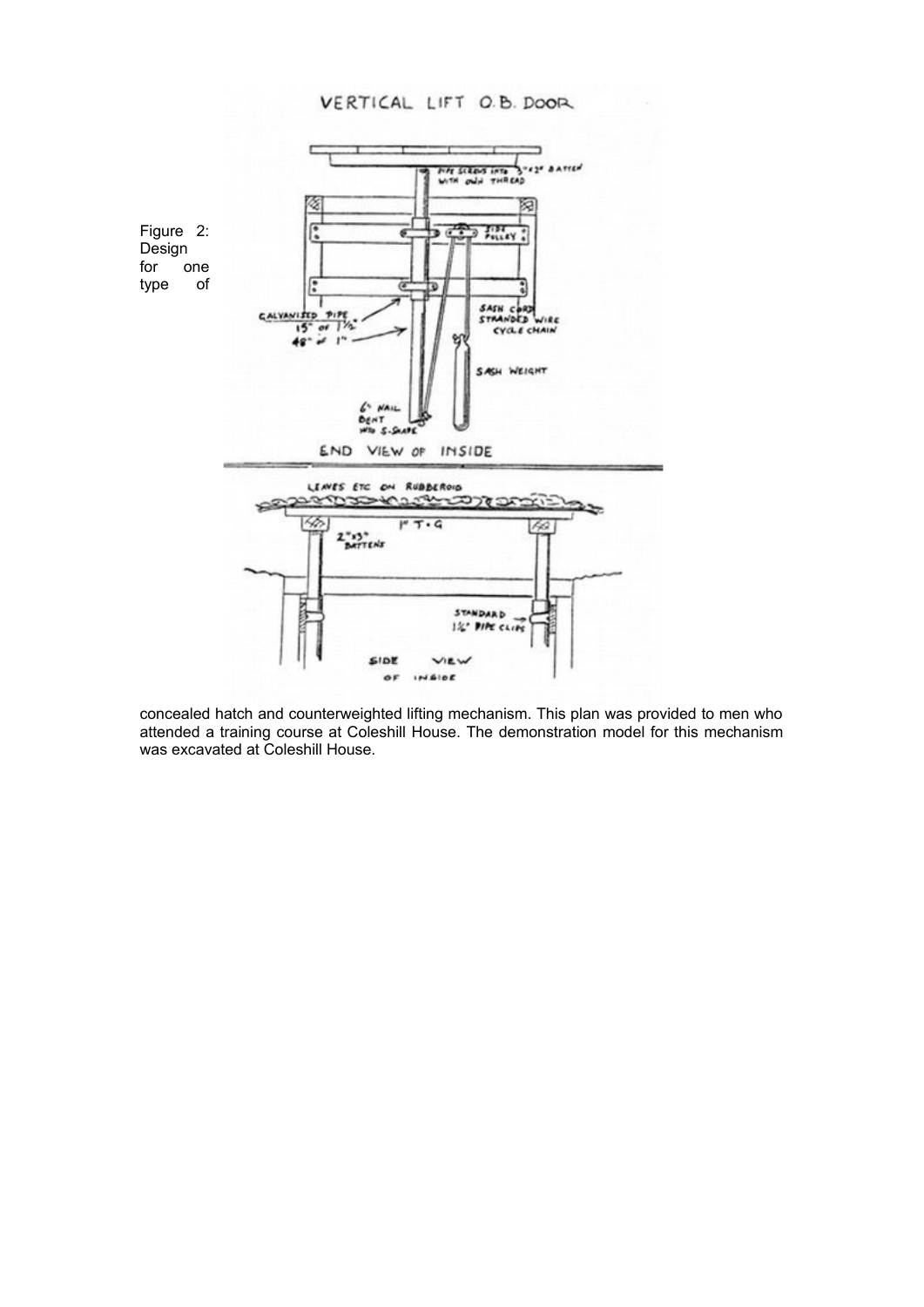Table 1: Members of Wareham Patrol<sup>8</sup>

| Name                                          | Date of<br><b>Birth</b> | Occupation                  | <b>Address</b>                                                    |
|-----------------------------------------------|-------------------------|-----------------------------|-------------------------------------------------------------------|
| <b>Sgt Sidney</b><br>Paul N<br>Williams       | 31/05/1907              | Timber<br>Salesman          | East Cottage, Organford Manor                                     |
| Pte William<br>Ronald<br>"Ron" Cottee         | 12/2/1909               | Auctioneer                  | High St, Wareham                                                  |
| <b>Pte Charles</b><br><b>James</b><br>Gover   | 20/10/1913              | Clay miner<br>(underground) | 4 Sunnyside Ridge, Wareham                                        |
| Pte Edward<br>Ivor John<br>Legg               | 20/12/1904              | <b>Farm Carter</b>          | Worgret, Wareham                                                  |
| Pte Leonard<br>A Warren                       | 05/02/1907              | Gardener                    | The Cottage, Grange Rd,<br>Wareham                                |
| Pte Jeffrey S<br><b>Brooks</b>                | 06/11/1922              | Mechanical<br>Fitter        | Pound Lane, Wareham                                               |
| <b>Pte Charles</b><br>Ernest<br><b>Stacey</b> | 27/04/1911              | Cowman                      | Joined Royal Navy 20/1/1944<br>(1939 Holme Bridge,<br>Wareham)    |
| Pte Leslie T<br>Gover                         | 19/5/1911               | Clay miner<br>(underground) | Fernside Ridge, Wareham<br>(1939 – Orchard Cottage, Arne<br>Road) |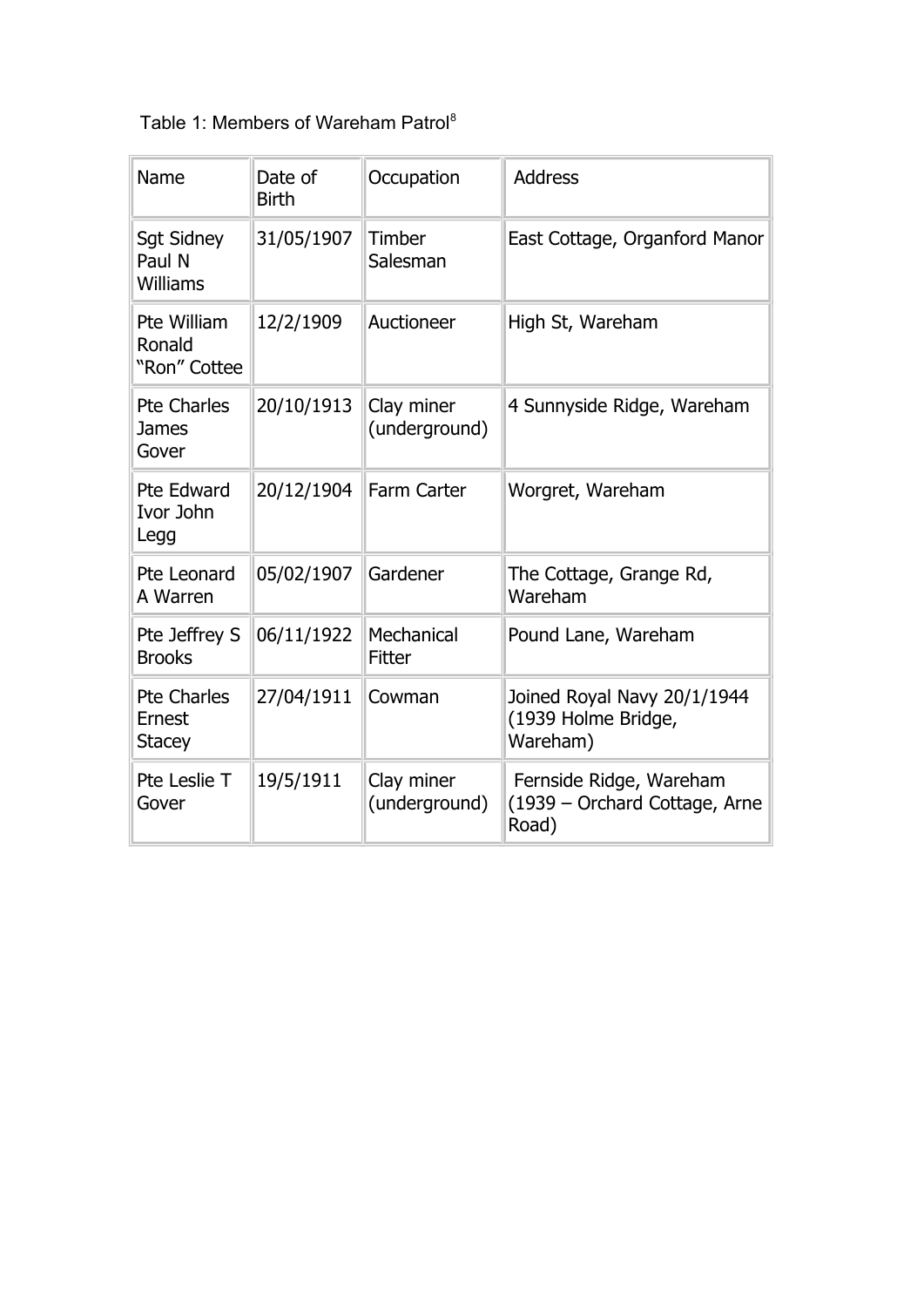#### **Interpretation**

The structure largely follows the official design of an Auxiliary Units Operational Base (Figure 1). It has entrance and exit routes, a main corrugated iron chamber and a ventilation system using glazed pipes. The use of breeze blocks in the construction was not common early in the war, but became more common in Auxiliary Units structures built from late 1941. It is likely that the two shafts would have had camouflaged hatches and possibly some form of counter weighing system to help open a heavy hatch (Figure 2).

The glazed pipes would have formed part of a ventilation system. There would have been a series of pipes at the base of the OB and others in the end walls and often centrally in the roof of the main chamber. Warm air would rise through the higher pipes, drawing fresh air in through the lower pipes. The pipes often ran a considerable distance from the OB with surface openings at the base of trees. The system was often extensive and complex with multiple pipes and sometimes condensation traps.

The location in an established woodland close to frequently used pathways us normal for Auxiliary Units structures. This allowed men to approach the OB without creating an obvious track to the site or following an unusual and thus suspicious route.

No firm identification of the users of this OB has been possible. The most likely candidate is the Wareham patrol. The OB shares common constructional features with the OBs belonging to the Langton Matravers and Creech patrols, both of which have two vertical access shafts rather than a longer horizontal escape exit tunnel. These two patrols form part of the Purbeck group of patrols, as does Wareham. The known members of Wareham patrol live both north and south of the Binnegar site, whereas the members of other patrols live further afield.

Other alternatives would be that it is an OB for another local patrol or else one of the Scout Sections. Some patrols had to abandon one OB and had a second built. This might happen if an OB was discovered, or if other military activity made its use impossible. This happened to the Long Bredy patrol, when a U.S. army camp was built in the same wood. Binnegar Hall, a short distance south of Jubilee plantation was used as a US Army headquarters. The 1947 aerial photos of the area possibly show the remains of a small Nissen hut encampment to the north of Jubilee Plantation. If this was used by the same unit, Traffic between the sites would have made it difficult to use the OB.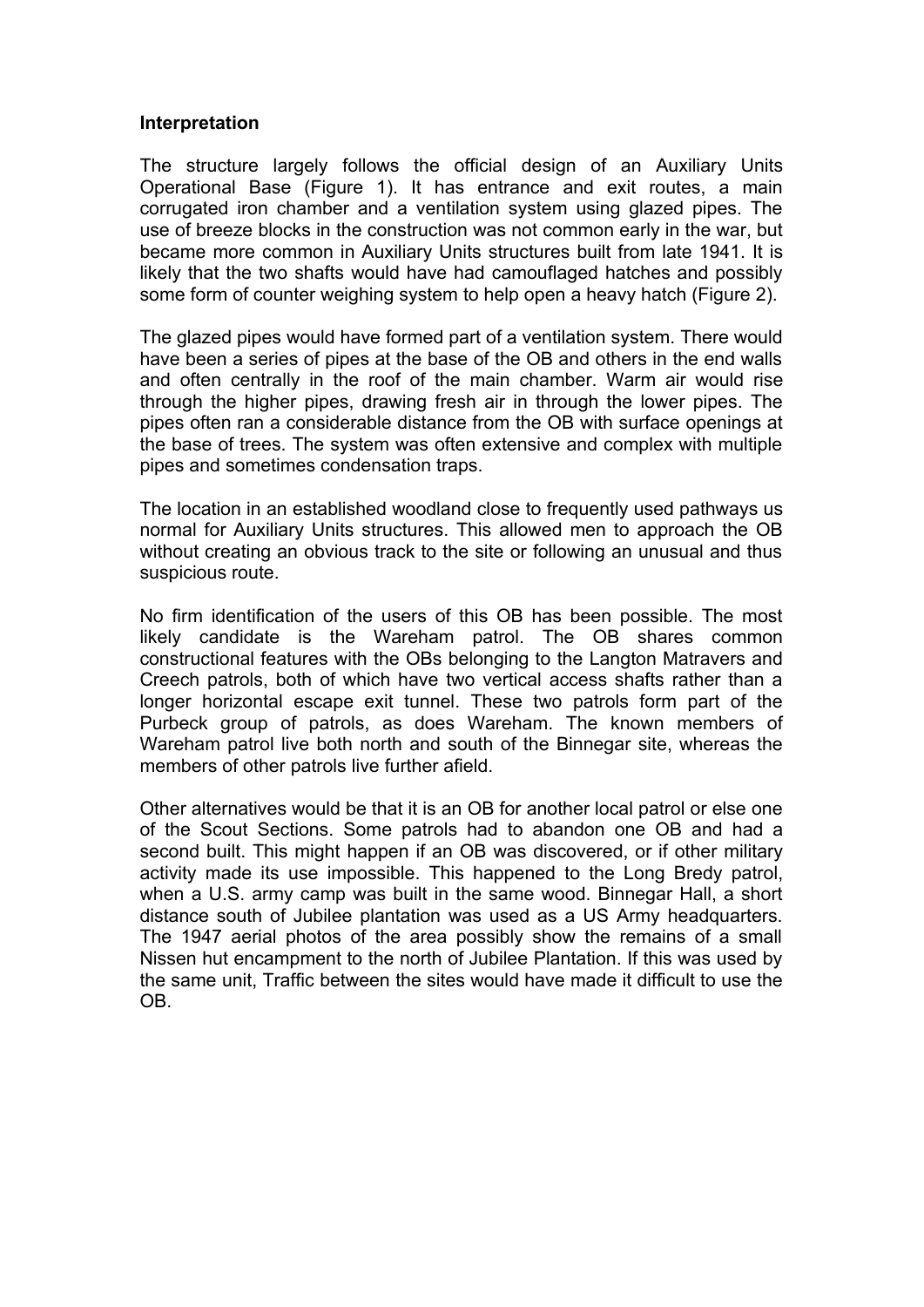#### **Provisional Reconstruction**

The drawings represent the possible layout of the OB as determined from a brief assessment of the currently visible remains, with internal details extrapolated from the design of other similar OBs. The ventilation system has been omitted for clarity. The current soil level of the surrounding woodland is approximately at the level of the top of the shafts.



Cutaway seen from south side



View from north side with main chamber elephant shelter shown intact.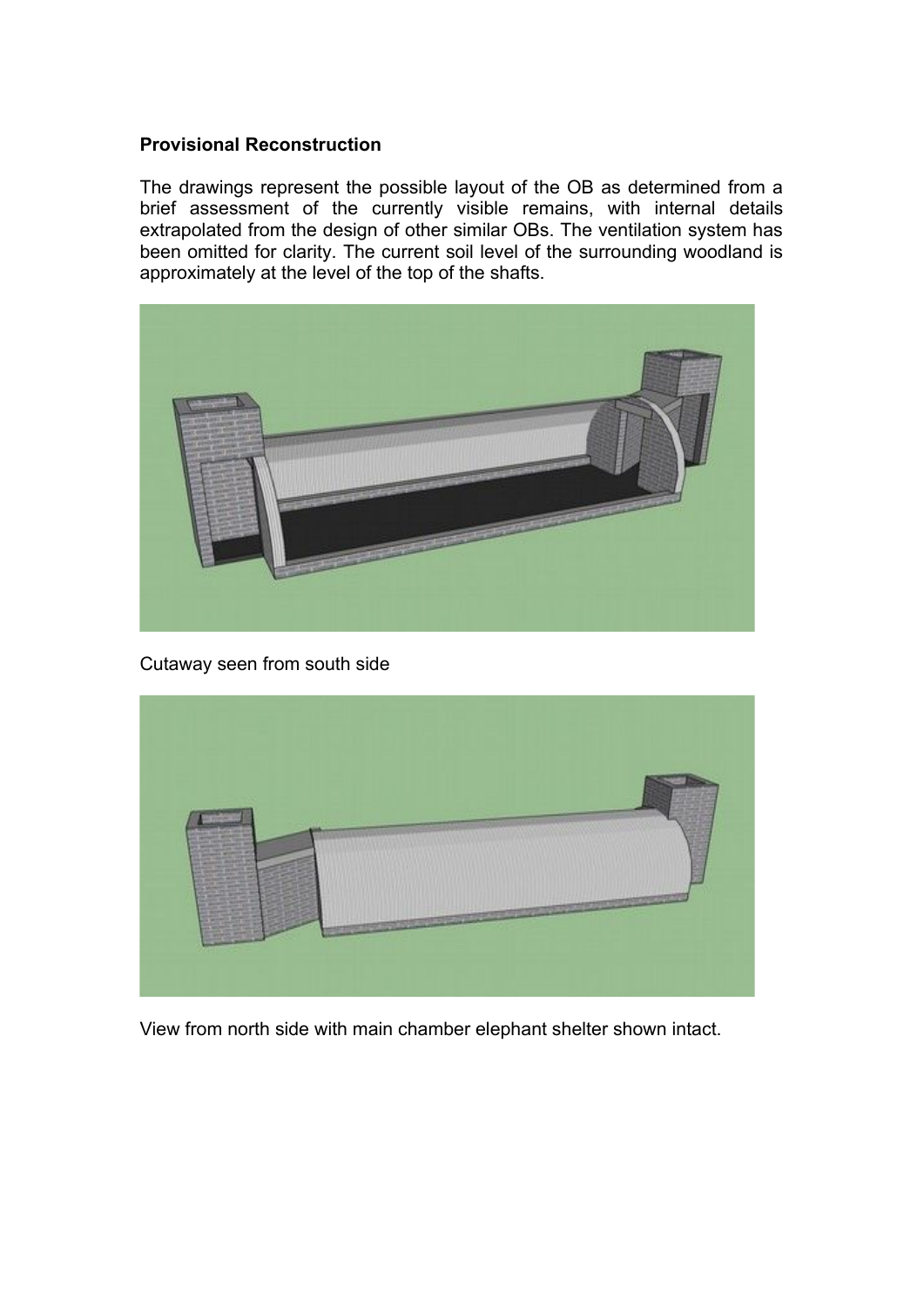#### **Suggested Further Investigation**

The site is currently at risk of total destruction due to planned quarrying works. A structure in this condition would be unlikely to be scheduled by Heritage England, since other, better examples of this type of structure exist and similar structures in this condition have not been scheduled. The site is close to the edge of the planned extraction area and might be preserved if the company chose to protect the site, possibly without preventing the extraction from the remainder of the area.

If the site is to be destroyed then a full archaeological assessment and recording is recommended. The ventilation system, made up of glazed pipes could potentially extend 5m from the edge of the visible site. In order to record this, a formal geophysical survey could be undertaken of the surrounding area. This would record the distribution of the system and guide excavation. This would require rhododendron clearance but it is suggested the mature trees be left in situ as they may be relevant to interpretation, since the ventilation pipe outlets were frequently placed at the base of mature trees. This clearance should be undertaken by hand or low ground pressure machinery to avoid damage to the pipe system within this area, which is only just below the surface. This type of geophysical survey has not been reported from other OB sites. Therefore a complete excavation of the ventilation system would provide verification of the geophysical survey findings and support the application of the technique in a non-destructive manner elsewhere.

Formal archaeological excavation and recording of the site is likely to provide additional information about the site and is recommended if the OB is to be destroyed. Very few Aux Units sites have had formal archaeological investigation $9,^{10},^{11},^{12}$  and only one other totally excavated $^{13}$ . Excavation, recording and reporting of the site could therefore be of National significance.

Excavation at other sites<sup>14</sup>,<sup>15</sup>at the base of collapsed access shafts has uncovered the remains of the counter-balance mechanisms. The main chamber of this OB appears to have partially collapsed. This is likely to have aided preservation of any surviving interior contents. This is very likely to include the ventilation system, but possibly also additional dividing walls, bunk beds or storage facilities such as shelves and hooks. The partially collapsed nature makes excavation of the main chamber potentially hazardous and this should be supervised by an archaeologist with expertise in this type of work due to the risk of further collapse. Parts of the site might require temporary shoring during excavation.

The risk of finding live Explosive Ordnance within Aux Units OBs is very low. There was a formal collection programme in 1944 for each patrol's stores explosives and munitions<sup>16</sup>. Although there are well documented occurrences of the collected stores not being taken back into military custody, none have been recorded surviving in  $OBs^{17}$ . It appears to have been common practice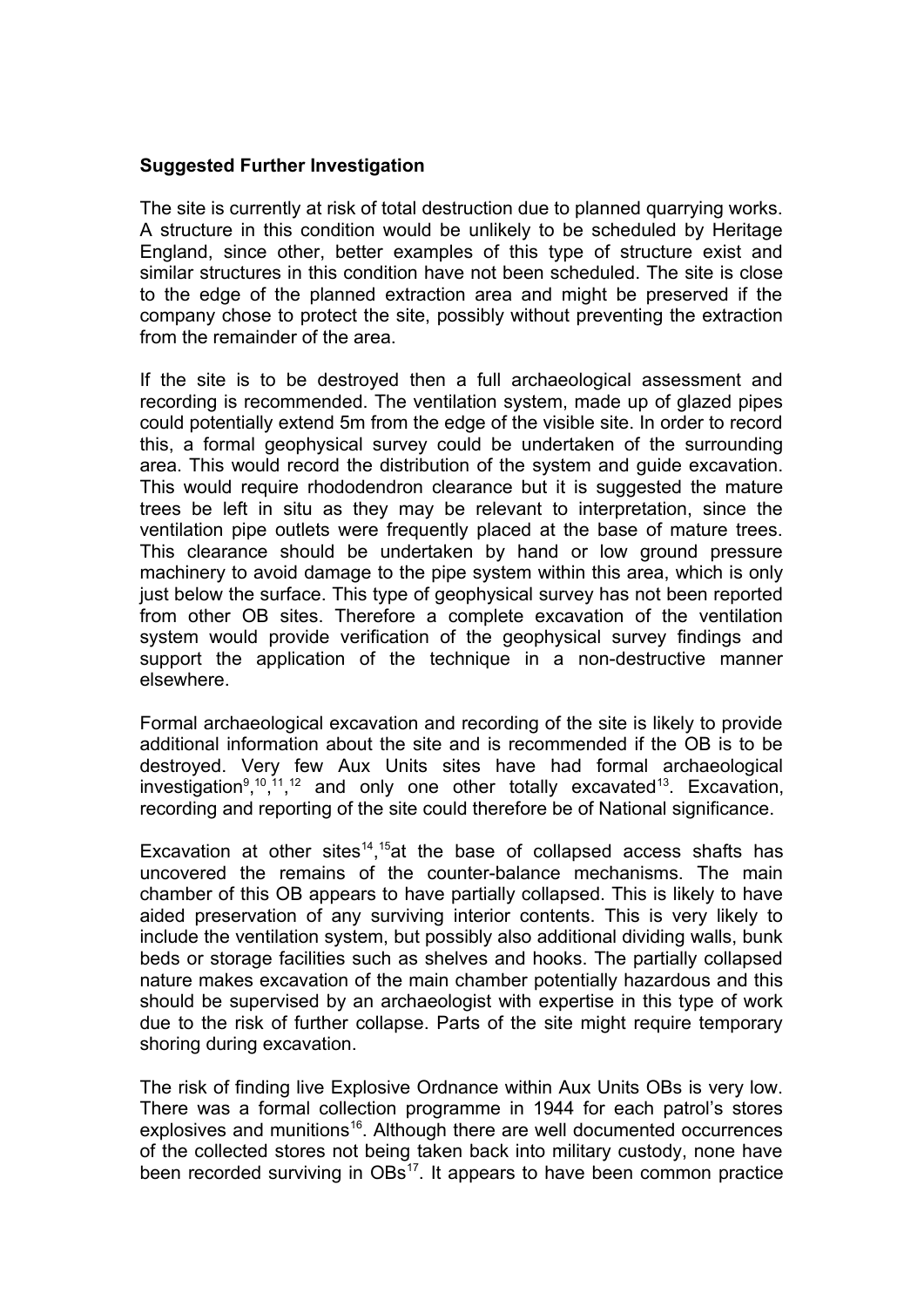for small amounts of explosive training stores to have been retained for personal use, particularly for tree clearance on farms, but these were normally held by patrol members on their own property<sup>18</sup>. However there are no known records of dangerous ordnance being discovered within OBs in the post war period. Personnel involved in any excavation should be briefed on the appearance of Aux Units explosive equipment in order that any such find can be promptly recognised should it occur and should be dealt with by contacting the police and EOD disposal team after immediate site evacuation. Some units had a separate store for explosives built some distance from the main OB. This was typically similar in construction to the Anderson air raid shelter with a single entrance shaft. Any such find during site clearance or quarrying should be carefully investigated for explosive ordnance by trained personnel.

There is also a small risk of uncovering crates of phosphorus grenades buried in the vicinity. These grenades contained phosphorus within a glass bottle covered by oil and sealed by a crown cork. They were a standard issue to Auxiliary Units. On breaking, the phosphorus ignites in air releasing copious white smoke and is capable of causing serious burns. Recognised as dangerous during the war, instructions were issued that they should be buried underground within their wooden crates. On top of the crate should be an enamel sign that details the contents. It appears that the location of such burials was not infrequently lost even during the war and they continue to be uncovered up to the present day.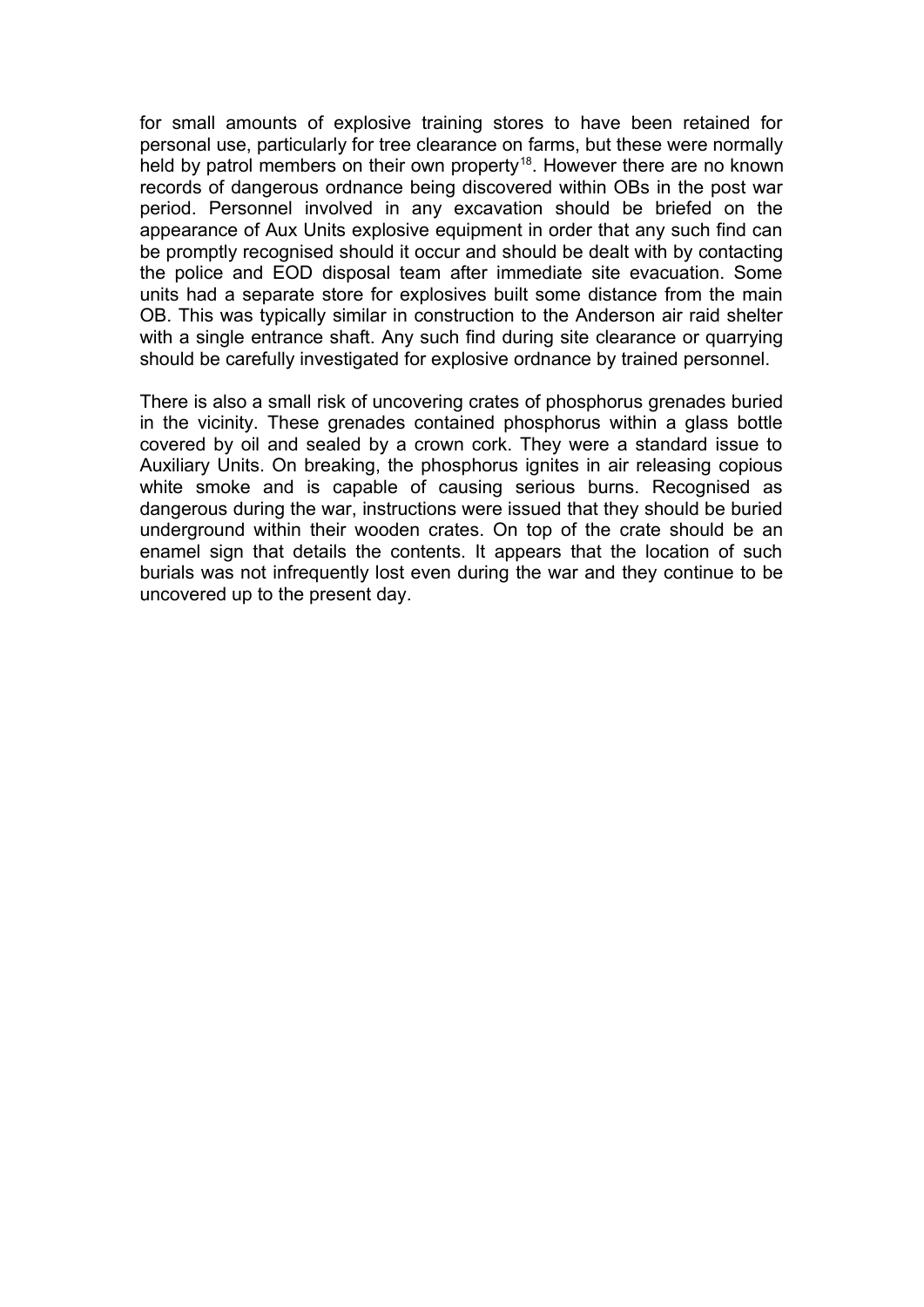### CART

Coleshill Auxiliary Research Team was set up in 2009 to investigate and record the history of the Auxiliary Units. It has a voluntary membership and presents its findings on an extensive website. This currently has information on over three quarters of the known Aux Units patrols. It has cooperated with archaeological investigations with the National Trust at Coleshill House and provided information and reports for other Auxiliary Units sites to the National Trust, English Heritage, CADW, Forestry Commission Wales and county archaeologists.

CART is able to supply a team of interested volunteers to support any planned excavation, who come with a range of expertise including previous archaeological excavation and recording experience, together with detailed knowledge of Aux Units history and structures.